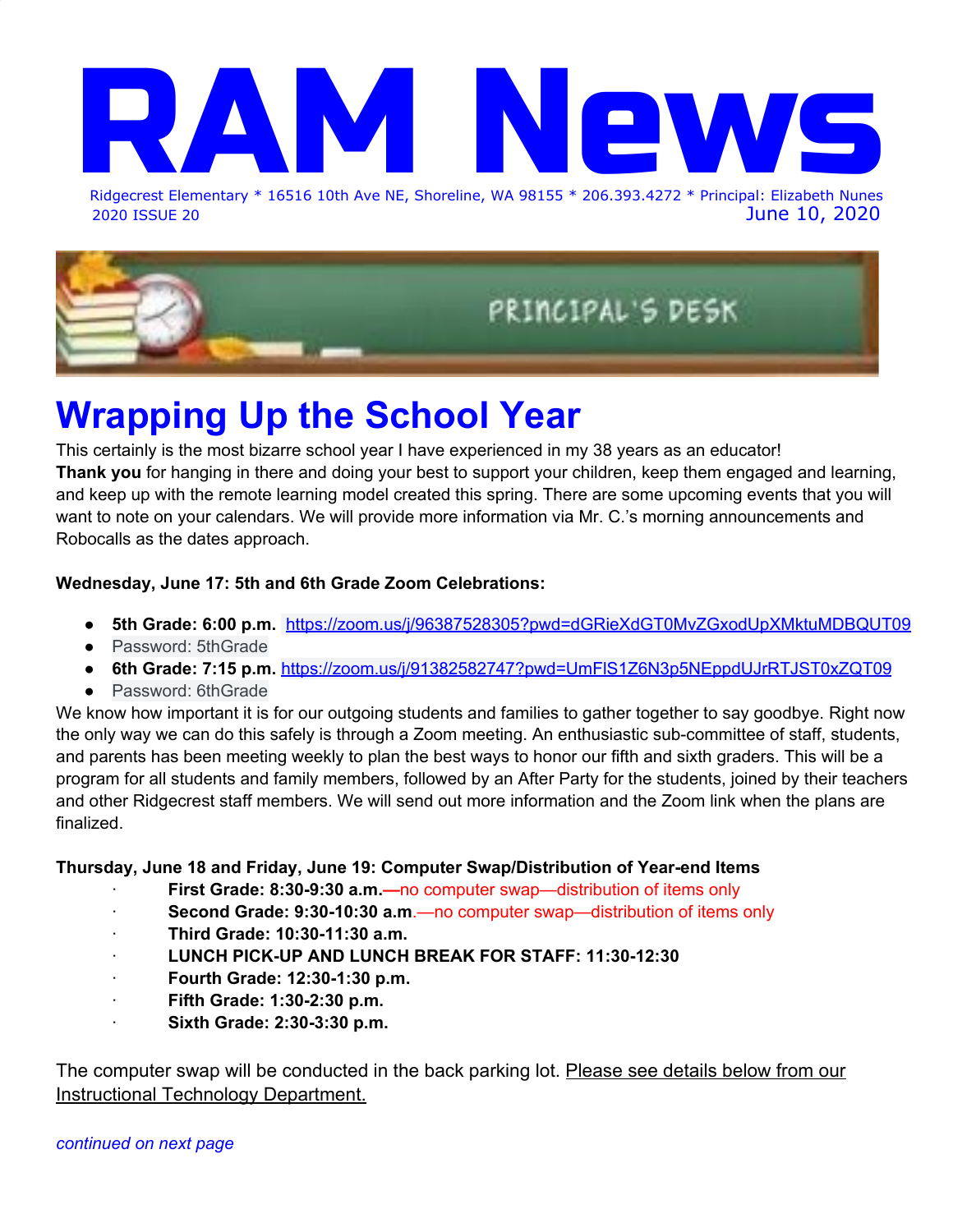#### *continued from previous page*

All other items (yearbooks, certificates and leis for 5th and 6th graders, etc.) will be picked up in the front circle by the front entrance of the school. Grade level teachers will be invited to distribute their students' items so they can connect with them one more time and say goodbye.

We are not able to swap/distribute any other grade level items during these specified times. Families with multiple children will need to come for the grade level designated time, or choose the Saturday option below.

#### **Saturday, June 20: Additional Time for Working Families/Scheduling Conflicts** · **Open to all grade levels: 9:00 a.m.-12:00 p.m.**

The same process will be done on Saturday in the same locations (computer swap in the back parking lot, the rest distributed in the front circle). Classroom teachers may not be present on Saturday.

One of the most challenging aspects of the COVID-19 pandemic is the inability to connect face-to-face with each other. Most teachers and school staff enter the field because they love children and want to provide for them each day in the classroom and at our school. Please know that, as you have heard again and again, we miss our beloved students, we miss our families, and remain committed to caring for all of their needs to the best of our abilities.

Have a relaxing, restorative summer and continue to make those tough but necessary choices to keep yourselves and your families safe. It has been a pleasure serving you at Ridgecrest Elementary School this year.

With care for each and all of you, Elizabeth Nunes, Principal

# **Computer Collection and Distribution**

As the end of the school year approaches, the District needs to begin resetting computers to prepare for next fall. Many of the smaller 11" Lenovo laptops that we handed out this spring need to be collected and reconfigured for high school and middle school students.

We also want families to have the opportunity to use district technology if they need it to continue learning over the summer. Although teachers will not be adding additional content in the summer, existing online classes in Seesaw, Google Classroom and Canvas as well as resources in ClassLink will continue to be available through the end of July.

To facilitate this reset, we are asking families to return specific computers that they have borrowed from the district this spring. If a family wants to keep using district computers over the summer they can request to "swap" the returned computer for a different computer we have prepared for summer use.

Specifically, we need the following equipment returned:

#### *continued on next page*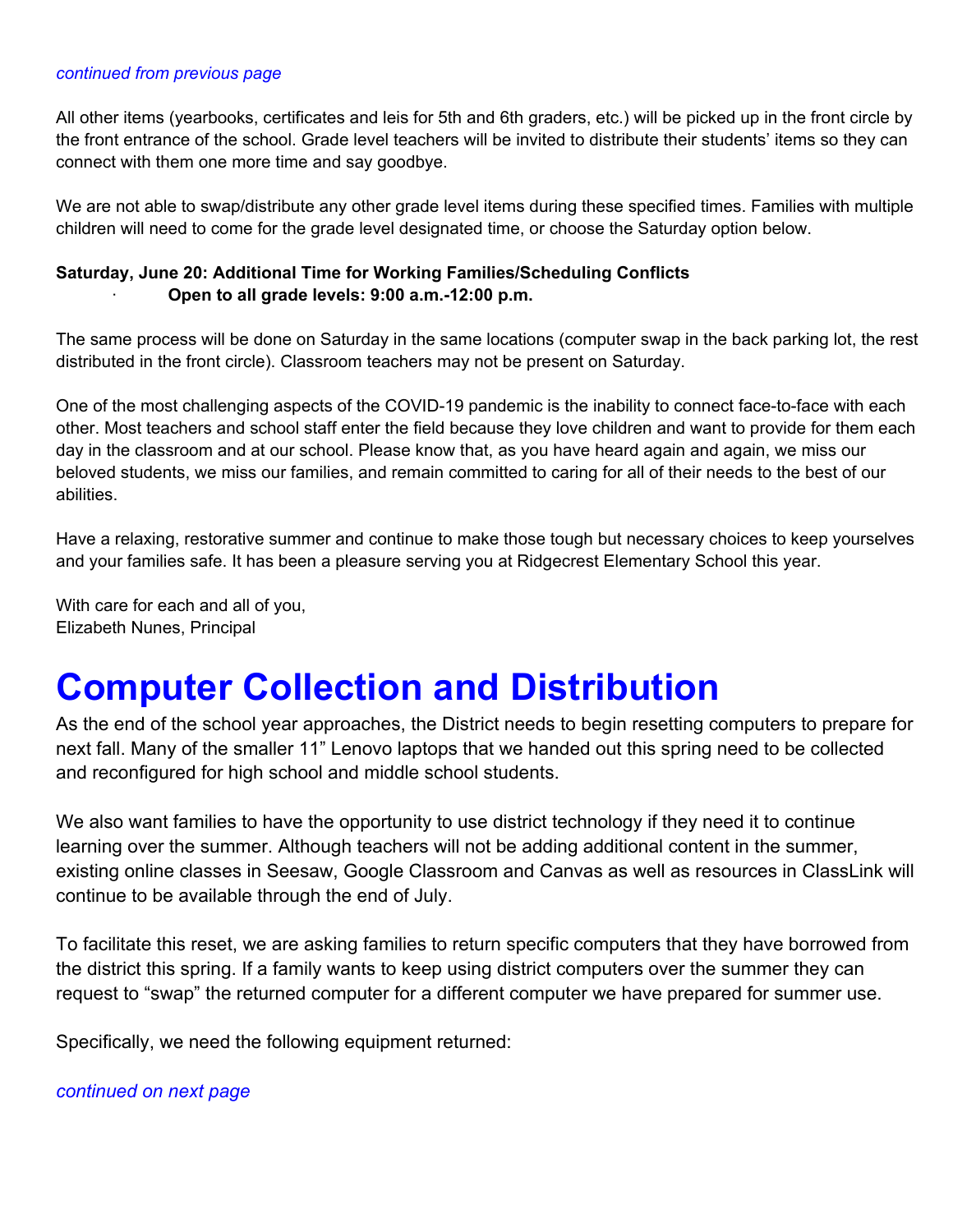#### *continued from previous page*

Lenovo 100e, 300e, 500e

**K-1 students**: Return equipment that is not needed for the summer. If families want to continue to use district computers, they can keep what they currently have borrowed and do not need to swap even if they borrowed a Lenovo Chromebook.

**Grade 2-4 students:** Return equipment not needed for the summer. If families want to continue to use district computers, they can swap Lenovo 100es, 300es, 500es for 14" HP laptops. Families can keep HP laptops if that is what they had borrowed.

**Grade 5-6 students:** Return equipment not needed for the summer. If families want to continue to use district computers, they can swap Lenovo 300es and 500es for 14" HP laptops. Families can keep HP laptops or Lenovo 100es if that is what they had borrowed.

When dropping off or swapping out the district laptop, please make sure that you return the charger that was issued with the laptop and that you notify the school of any damage that the laptop may have sustained when in your care.

Kajeet mobile hotspots can also be returned if they will not be used over the summer.



Lenovo 500e 11" Touch screen convertible laptop/tablet with case



Lenovo 300e 11" Touch screen convertible laptop/tablet



Lenovo 100e 11" Non - convertible laptop only

Elizabeth Nunes **Principal**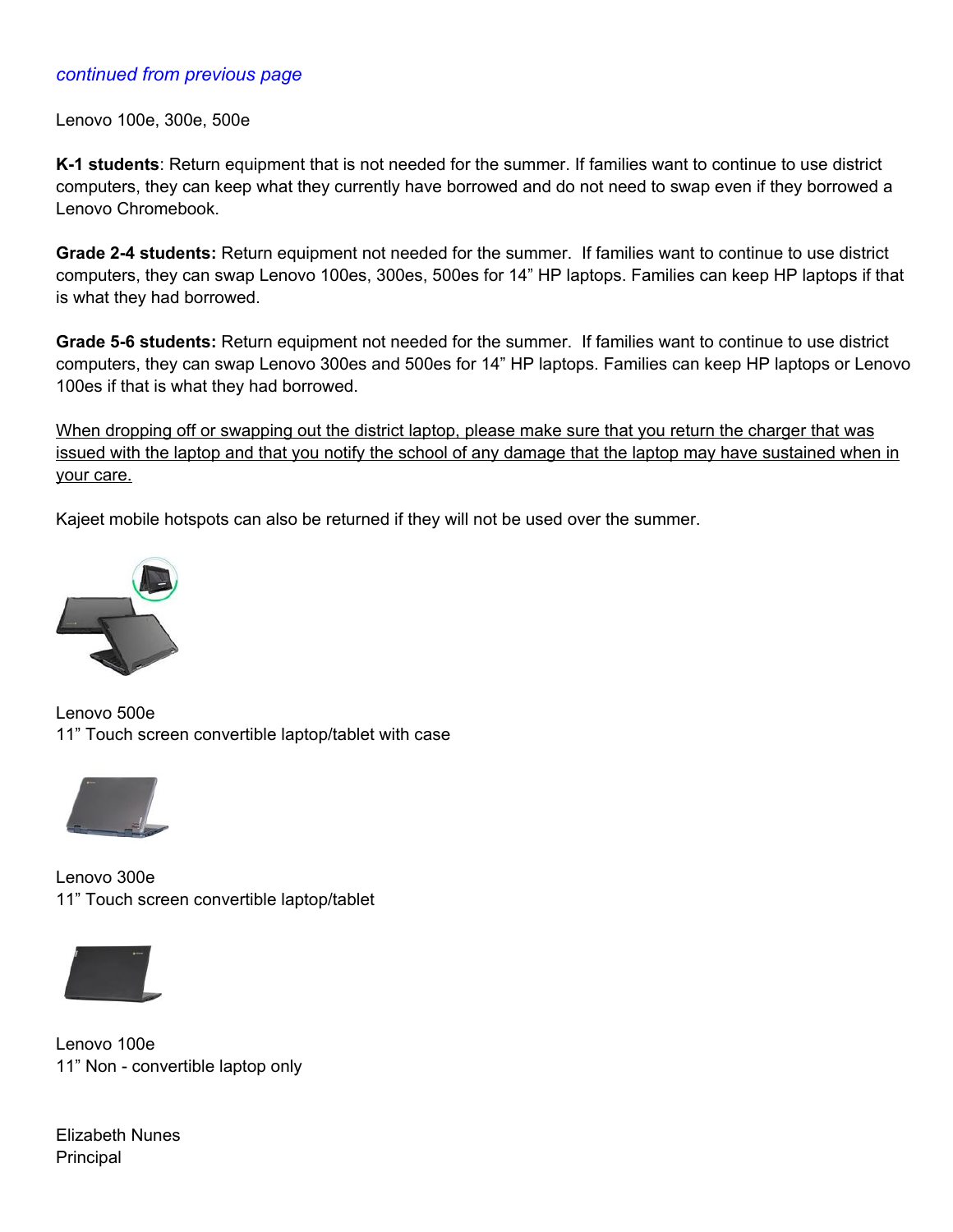

# **KCLS Summer Reading**

Our public library Summer Reading program started June 1! I know it has been difficult with the libraries closed, but hopefully the Shoreline and Lake Forest Park libraries will open later this month for curbside pickup. Keep an eye on their website for more information.



The KCLS Summer Reading program is for everyone, from toddlers on up through adults, so families can read together! The library is encouraging readers to sign up for their program through an app called Beanstack, where everyone in your family can track your minutes and you will be automatically entered for a raffle after 500 minutes. The goal is for every reader to read 1000 minutes by August 31.

There is a paper option as well, which can be found on the KCLS Summer Reading website: <https://kcls.org/summer/> Print it out and color in the boxes to track your reading. I will also send home theprinted tracking sheet if possible at the end of the school year.

Exciting summer activities are taking place online at our local libraries, including workshops, storytimes, craft classes, book clubs, and much more. Check out the schedule on the <https://kcls.org/> website.

# **Library Books**

If you still have library books out from the Ridgecrest Library,

please return them during the lunch times between 11:30am and 12:30pm by June 19, if possible. We will not charge fines or ask students to replace books this spring, so if you are missing books and can't return them right now, keep them in a safe place, then return them to the library in the fall.

Ms. Freeman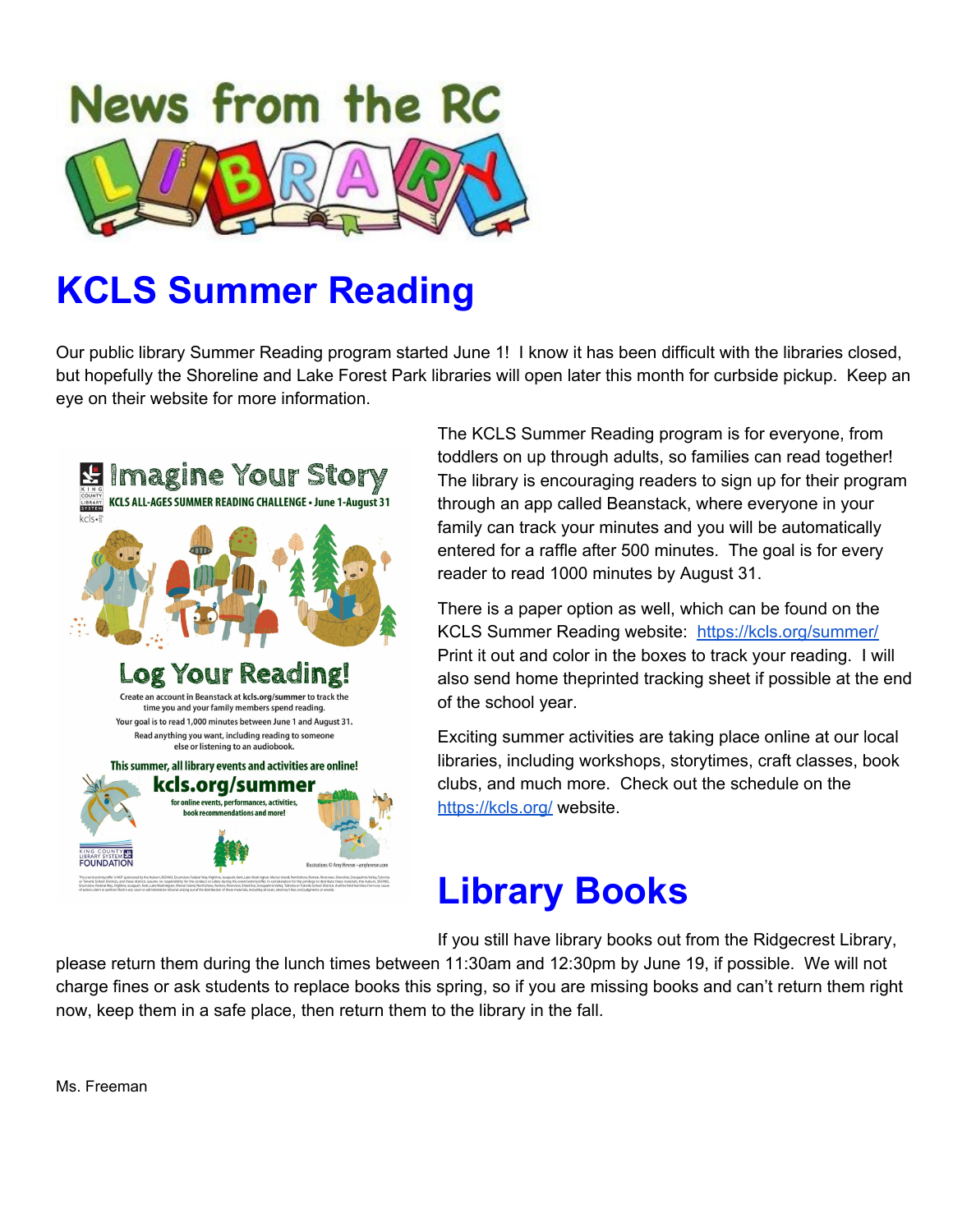

The Life Skill for June is:

# **Knowledgeable**

*adjective* knowledgeable; adjective: intelligent and well informed.







"The more that you read, the more things you will know. The more you learn, the more places you 'll go. " <sup>~</sup> Dr. Seuss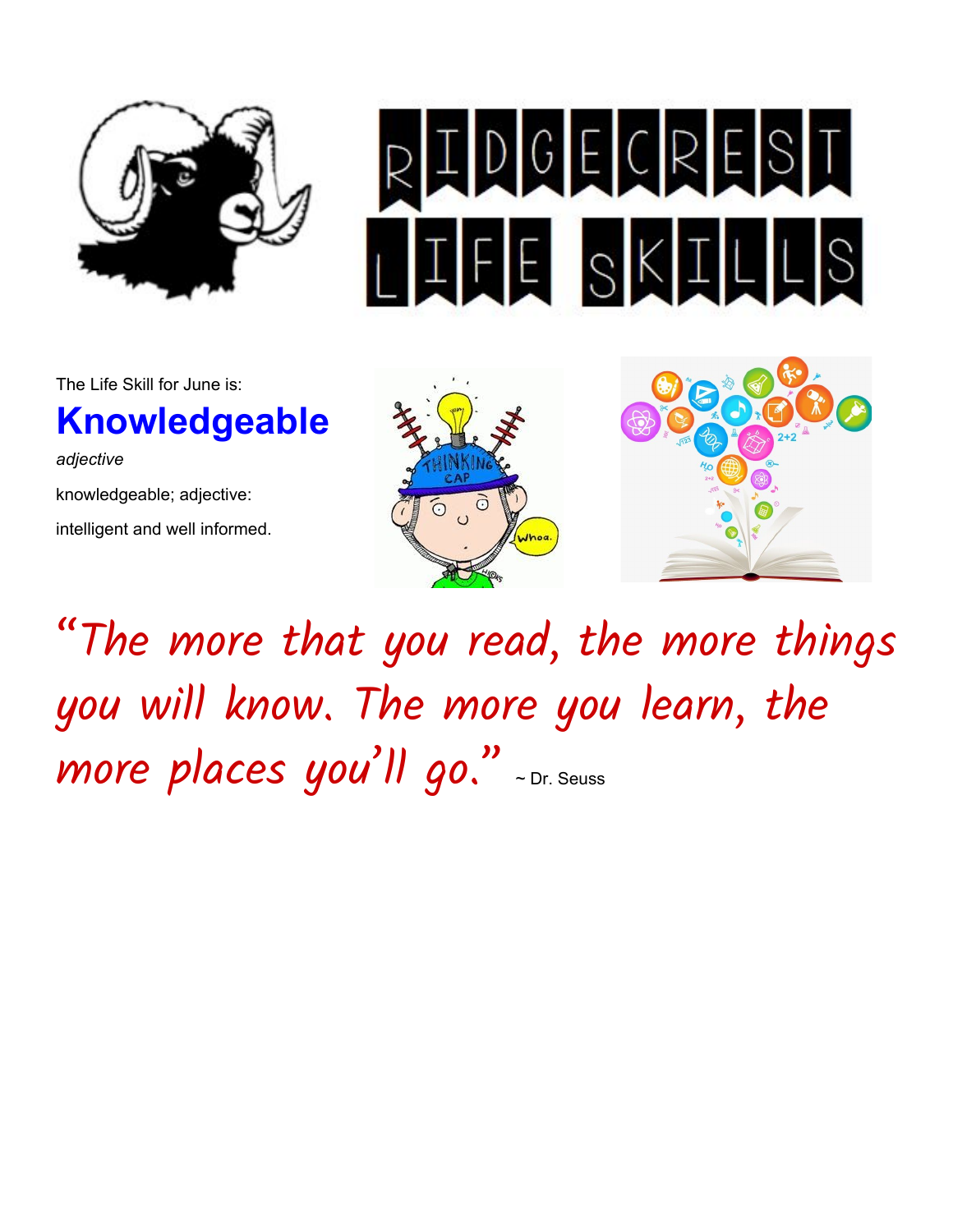\lurse @Notes

# **We miss you Ridgecrest families!**

While you enjoy your summer, please keep in mind social distancing, wearing masks and washing hands. As King County slowly reopens during Covid-19, please stay safe and we look forward to seeing you when school reopens!

Register for the Back to School Event By July 31<sup>st</sup>!

School supplies, back packs, socks, underwear and hygiene items will be available on August 22, 2020 at the Back to School Consortium being held this year at Meridian Park School. Please check out the information in this newsletter or on the district website. To register visit: <http://www.btsconsortium.org/> by July 31st, 2020. Please see next page for more information.

Heading Outdoors? Remember the First Aid Kit

Now is a good time to setup a first aid kit or re-stock from the last outing. Some essential items for a first aid kit are:

- Band-Aids in a variety of sizes
- · Sterile gauze and medical tape to protect larger scrapes or to fasten limb support
- **Scissors**
- Antiseptic wound cleaning wipes
- Latex-free gloves for wound care
- · Tweezers for slivers or wound cleaning
- Elastic bandage wrap for joint injury support
- Instant cold therapy ice pack to prevent swelling after an injury
- Sunblock or sunscreen
- Hand sanitizer (with alcohol greater than 60%)
- · Space blanket to protect against wind and cold or to use for sitting
- · Water bottle for hydration and wound cleaning

Be sure to think about your family's needs and include any special medications or care items they require. Get outdoors and have some fun in the sunshine!

Summer appointments fill up fast!

Please remember to schedule immunization appointments now so your child will be ready to start school. Washington State laws have changed and students will not be allowed to start school if they are out-of-compliance with immunizations . Please send us your child's updated Certificate of Immunization Status or clinic treatment paperwork as soon as possible so we may verify the immunizations and provide smooth entry into the school year. If you have questions, please call your child's health care provider or email rc.nurse@shorelineschools.org[.](https://www.doh.wa.gov/CommunityandEnvironment/Schools/Immunization)

<https://www.doh.wa.gov/CommunityandEnvironment/Schools/Immunization>

Nurse Joan and Nurse Stacey Ridgecrest Health Office Nurses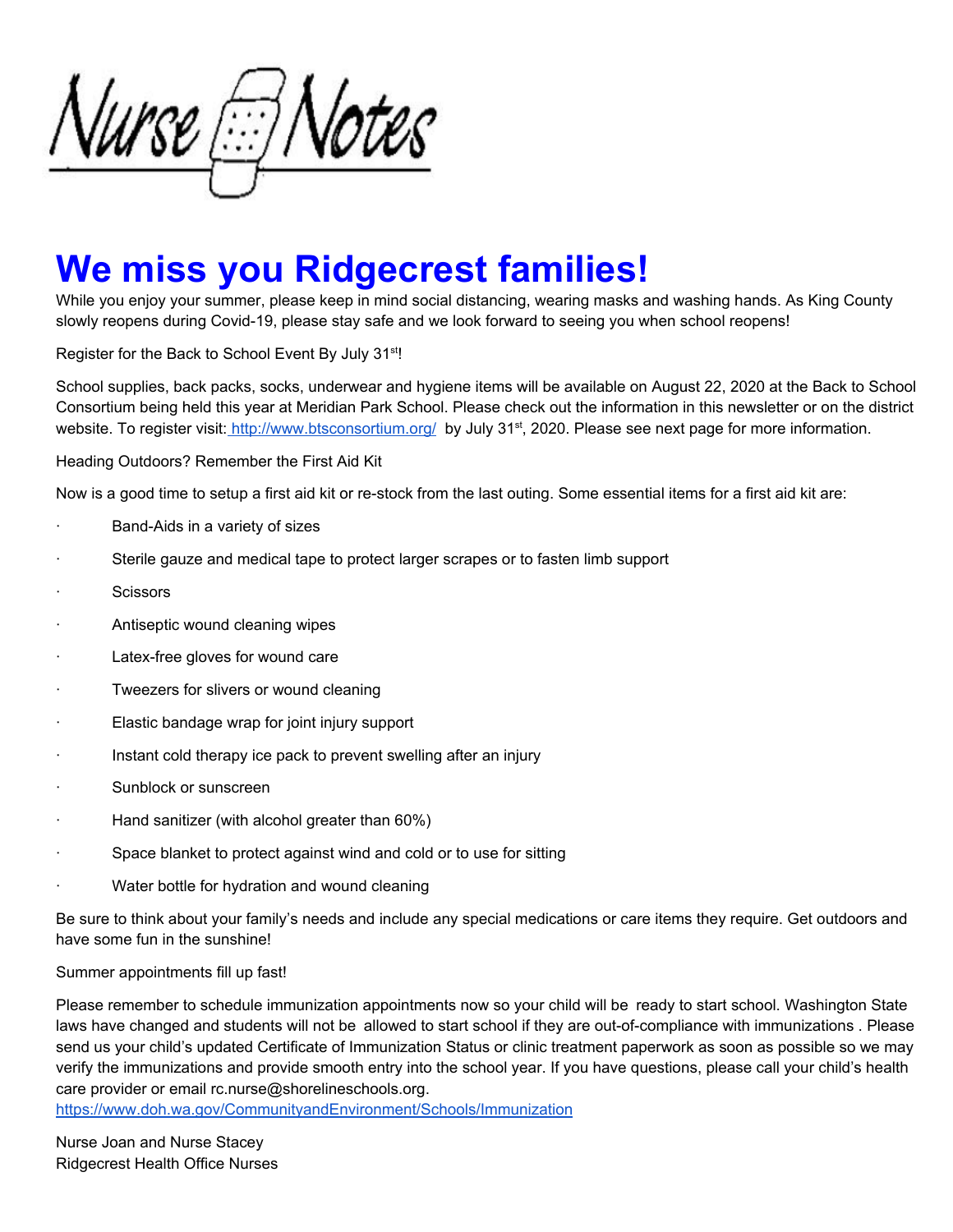# **Shoreline Back to School Consortium**

The Shoreline Back to School Consortium is excited to hold its 19th annual Back To School (BTS) Event to support a successful start to the school year for our Pre-K-12 students. Each year, the Shoreline/Lake Forest Park community comes together by donating backpacks, school supplies, clothes, and hygiene products for this event and plans to serve 1,000 students!

Please Note: This year's event will be different due to COVID-19. To ensure the health and safety of BTS event attendees and volunteers, changes are being made to follow state and district level guidelines. Please make note of the changes included below.

### **Event Information:**

Where: (NEW LOCATION) Meridian Park Elementary

When: Saturday, August 22 from 12:30 pm - 4:00 pm

Who: Students who attend Shoreline School District schools and students that live within the Shoreline School District boundaries.

IMPORTANT: This year, parents and guardians are requested to send only one representative per family and to please leave children at home.

What will be provided: One family representative will be able to pick up a backpack, schools supplies, hygiene items, socks, and underwear for each student in Pre-K - 12th grade. We are very sorry that this year we will not be able to hold the resource fair (including lunch) or provide haircuts, however, we have confirmed that a Nutrition Services representative will be on hand to sign up families for Free and Reduced Lunch.

## **To Register for the BTS Event:**

We are asking families to please visit [www.btsconsortium.org](http://www.btsconsortium.org/) to fill out the online registration form or print out a hard copy form and mail it in before July 31. The registration form is now offered in Spanish. Families can also call The WORKS information line at 206-393-4916, leave a message, and a volunteer will return their call and help them register. We will attempt to contact last year's attendees and let them know that registration is now open along with publishing flyers in Peachjar and PTA newsletters. We would also like to ask for your help in reaching out to your families to ensure that they are registered.

Flyers in English, Spanish, Korean, Vietnamese, Russian, and Arabic can be found at <http://www.btsconsortium.org/about.html>

Information on volunteering and donating will be forthcoming.

Thank you in advance for your help!

Jill Steinberg, Kim Ositis, and Laura James

BTS Registration Team